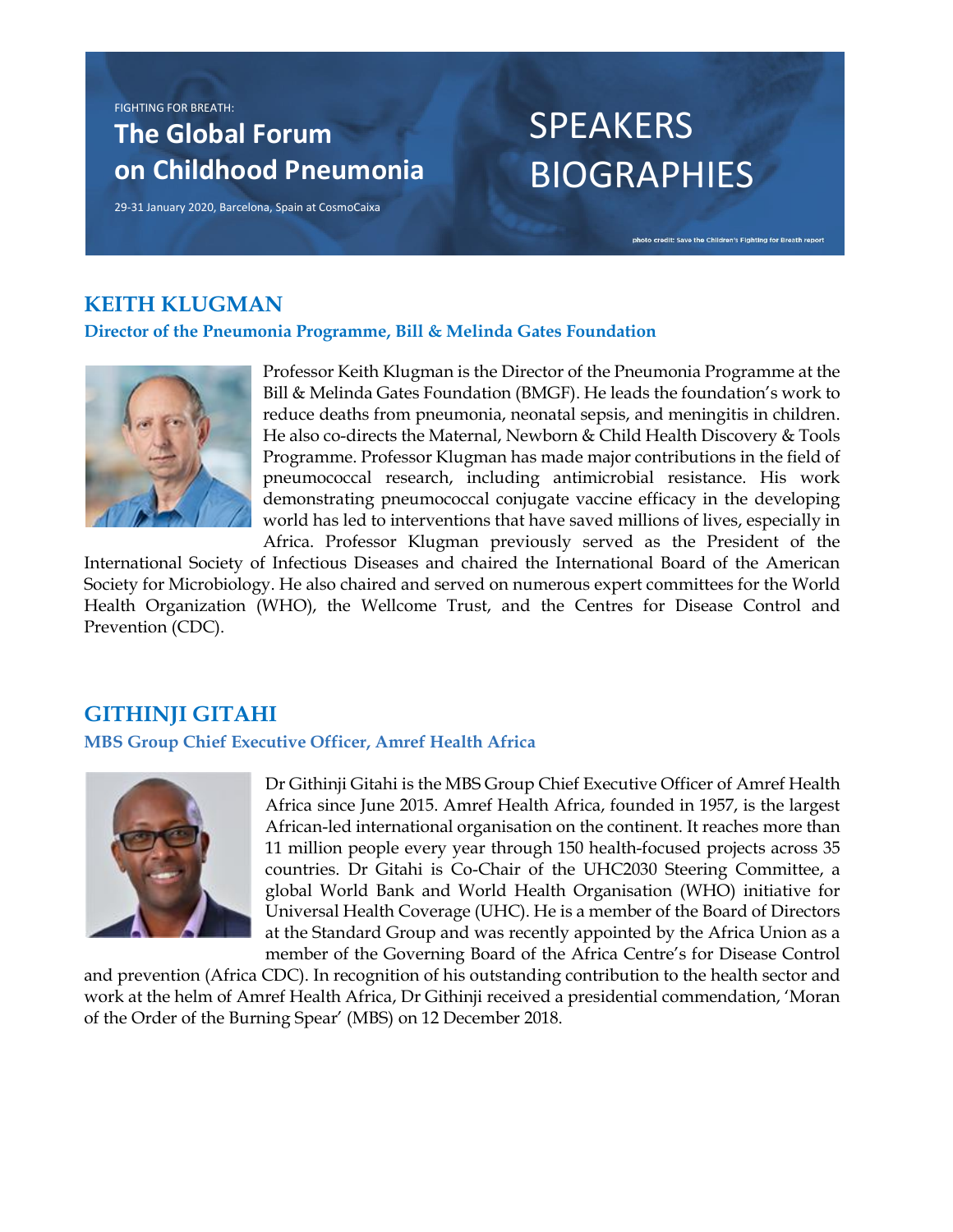## **KEVIN KAIN**

#### **Director, Tropical Disease Unit & SAR Laboratories, Sandra Rotman Centre for Global Health, UHN-Toronto General Hospital**



Dr Kevin Kain is Director of Tropical Disease Unit & SAR Laboratories, Sandra Rotman Centre for Global Health at the UHN-Toronto General Hospital. He also serves as Professor of Medicine at the University of Toronto. Dr Kain's research efforts are focused on developing a translational research programme that characterises host-parasite interactions responsible for major global infectious disease threats, particularly those that pertain to women and children. Dr Kain's efforts are also focused on global equity, knowledge sharing and education, including the transfer of appropriate technologies and the training of research scientists in the developing world,

enabling and empowering them to address their own problems in a sustainable fashion. His work has been recognised by multiple awards, such as the Young Investigators Award from the Canadian Infectious Disease Society, and Bailey K Ashford Medal from the American Society for Tropical Medicine and Hygiene among many others.

## **SHEILLAH BAGAYANA**

#### **Mbarara technical lead-LPOS Research, MRRH/FREO2 Australia**



Sheillah Bagayana is the Mbarara technical lead-LPOS Research at MRRH/FREO2 Australia. She is an emerging expert in medical oxygen plants and delivery systems in Uganda, where she locally manages the charity FREO2 Australia. The charity research organisation advances research and development of affordable oxygen technologies locally. These systems provide uninterrupted supply of oxygen to children, including during power outages. Sheillah Bagayana has worked as maintenance engineer for the 14 oxygen plants in regional hospitals under the 1.8 million USD project managed by Silverbacks in partnership with Ministry of Health.

She also co-founded Shishi International, a start-up working to locally assemble and manufacture medical devices for neonatal and maternal care in Uganda with the support of the United States Development Fund. Prior to that, she consulted Clinton Health Access Initiative on the training of health workers and technicians in oxygen systems.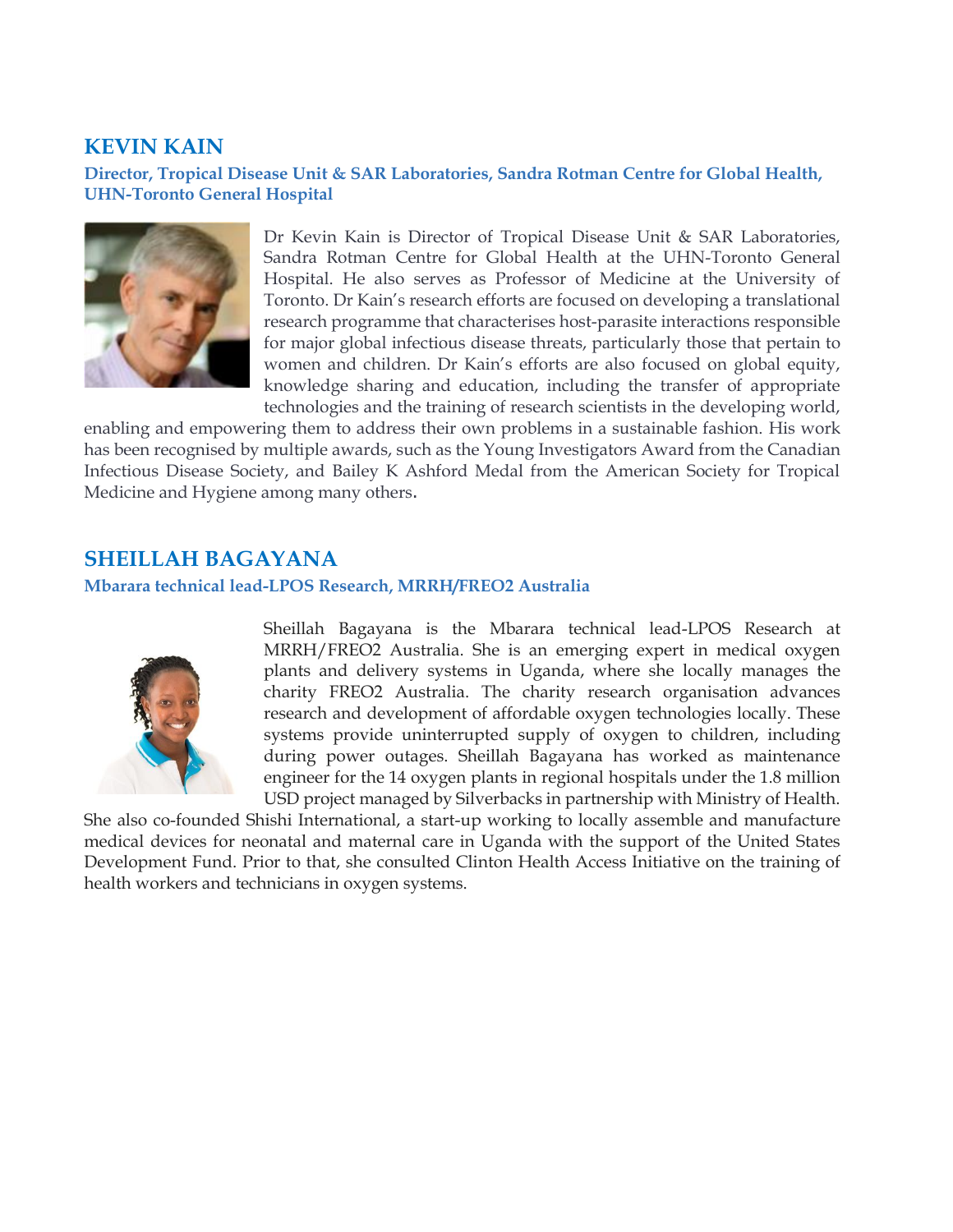## **ZOË MULLAN**

#### **Editor-in-Chief, The Lancet Global Health**



Zoë Mullan is Editor-in-Chief of the open access journal, The Lancet Global Health. She is an Ex-Officio Board Member of the Consortium of Universities for Global Health and an International Advisory Board member of Sun-Yat Sen Global Health Institute, Guangzhou, China. Between 2013 and 2017 she was a Council Member and Trustee of the Committee on Publication Ethics. She trained in Biochemistry at the University of Bath, UK, before joining the publishing industry in 1997 as a Scientific Information Officer with CABI. She moved to *The Lancet* in 1999, where she has worked in various positions since then, notably as technical editor, section editor, and founding editor of *The Lancet Global Health*.

## **SHALLY AWASTHI**

#### **Head, Department of Pediatrics, King George's Medical University Lucknow**



Professor Shally Awasthi is Head of the Department of Paediatrics in King George's Medical University, Lucknow, where she has worked for over 33 years. She specialises in epidemiology, paediatric pulmonology, infectious and parasitic diseases and clinical trials, and has published over 280 research papers in the field. She has been awarded Fellowships of National Academy of Medical Sciences, Indian Academy of Sciences, Bangalore, National Academy of Sciences, India Allahabad and Indian Academy of Paediatrics.

## **KARIN KALLANDER**

#### **Senior Health Specialist, Implementation Research & Delivery Science Unit, UNICEF**



Dr Karin Källander is a Senior Health Specialist in the Implementation Research & Delivery Science Unit in UNICEFs Health Section. She is the Unit Lead for child & community health and the global focal point for digital health. She previously worked as Senior Research Advisor at Malaria Consortium in London, UK, where she was heading the organisation's research group, leading and guiding research and evaluations in the areas of maternal, newborn and child health, including digital innovations for effective health service delivery. She is a specialist in health systems research, child health epidemiology, community-based primary healthcare,

and is an Associate Professor in the division of Global Health at Karolinska Institute, Stockholm, Sweden. Dr Källander has over 17 years' experience as a researcher, lecturer, programme coordinator, and consultant in both development and emergency settings, seven of which were spent living in an African low-income country.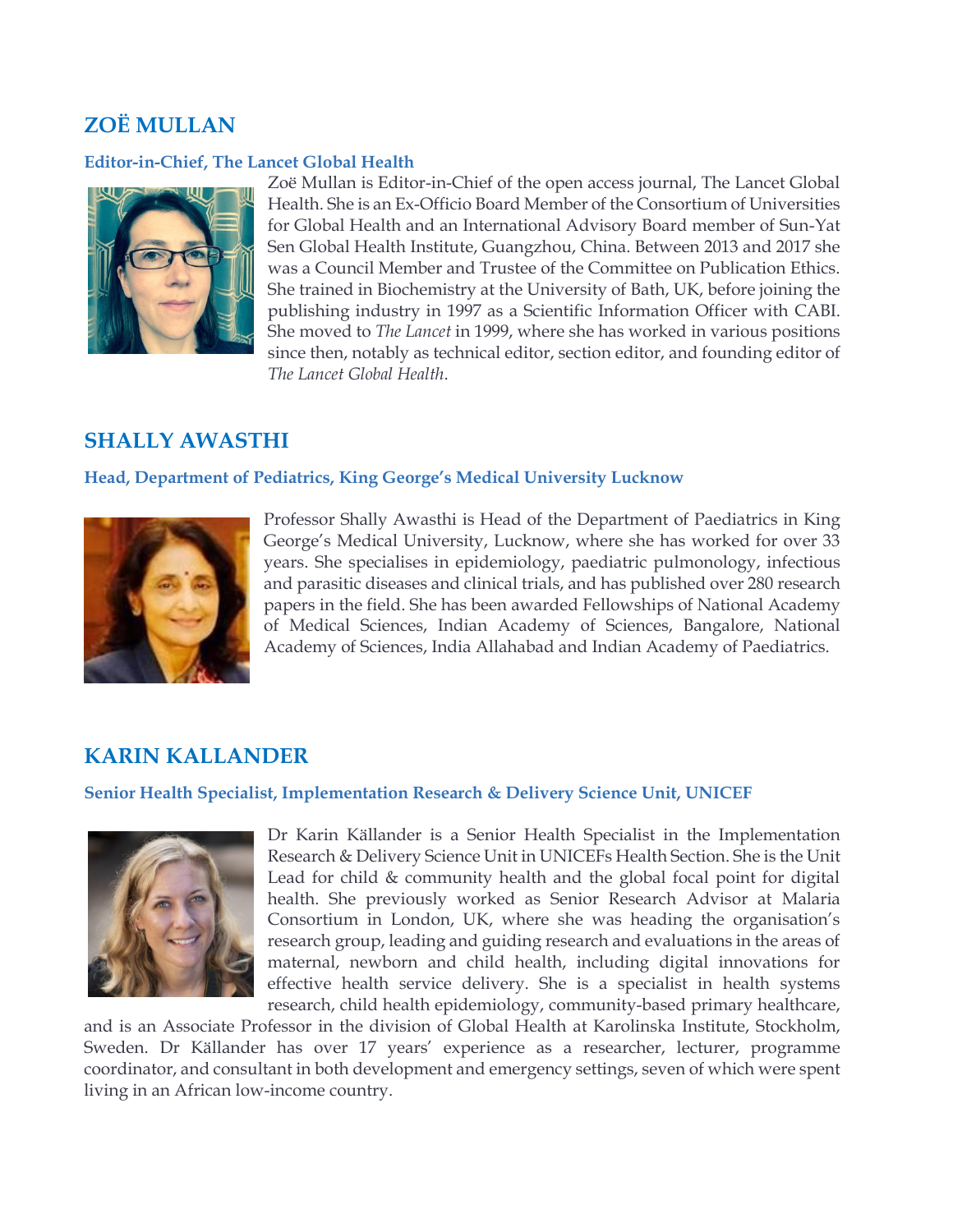## **ANTHONY SCOTT**

#### **Professor of vaccine epidemiology & Director HPRU in Immunisation, London School of Hygiene and Tropical Medicine**



Professor Anthony Scott is a Professor of Vaccine Epidemiology at the London School of Hygiene and Tropical Medicine and a Wellcome Trust Senior Fellow. He trained in clinical infectious diseases and in epidemiology before coming to work in Kilifi, Kenya in 1993 as a Wellcome Trust Training Fellow. He spent most of the last 20 years in Kenya, studying pneumococcal disease and pneumonia in children and adults. He has run a series of phase IV vaccine studies evaluating the impact of vaccines against Hib and pneumococcus with a variety of endpoints including clinical and radiologically-confirmed pneumonia. In addition to his research, Professor

Scott has developed a surveillance network for invasive bacterial diseases in East Africa (Netspear) and co-directs the Kilifi Health and Demographic Surveillance System. He frequently works with WHO and GAVI on vaccine preventable diseases and with the Ministry of Health in Kenya on the evaluation of a pneumococcal vaccine.

## **HARRY CAMPBELL**

**Director, Usher Institute of Population Health Sciences and Informatics & Co-Director, National Institute of Health Research (NIHR) Unit in Global Respiratory Health**



Professor Harry Campbell is currently Professor of Genetic Epidemiology and Public Health and co-Director of the National Institute of Health Research (NIHR) Unit in Global Respiratory Health, which is setting up many child pneumonia studies in Asia. He also co-directs the Centre for Population Health Sciences and WHO Collaborating Centre for Population Health Research and Training at the University of Edinburgh. He has over 25 years' experience in child pneumonia research. He set up the Basse field station and pneumonia research programme at MRC Gambia, developing pneumonia research and programme implementation during three years at WHO

Geneva and serving as a consultant to WHO, UNICEF, BMGF, UNHCR on many occasions. In the past few years he has led pneumonia field studies in several low- and middle-income countries, including India, Bangladesh, Pakistan and Nigeria. He authored over 500 research publications, mainly focused on childhood pneumonia.